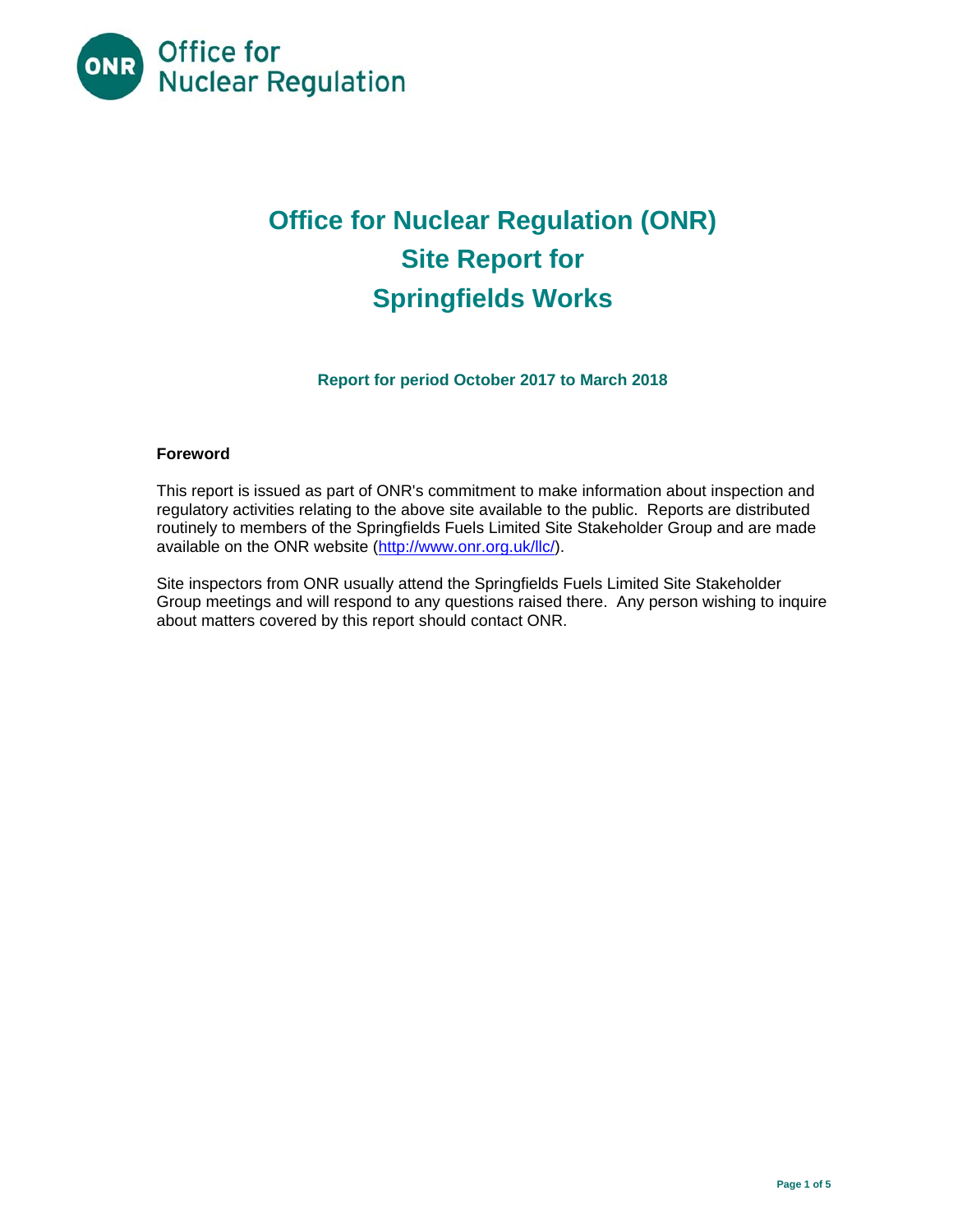# **TABLE OF CONTENTS**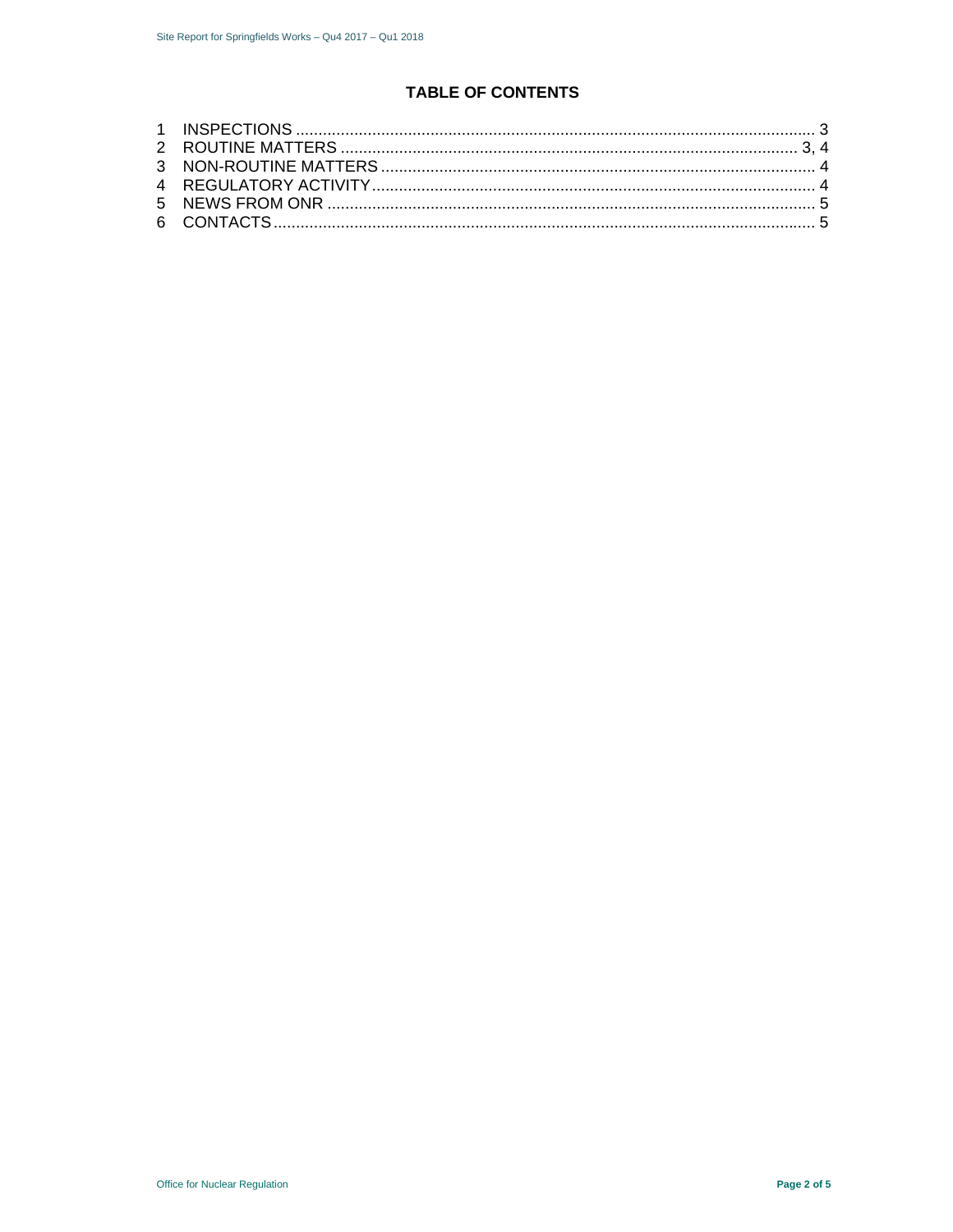#### **1 INSPECTIONS**

## **1.1 Dates of Inspections/Interventions**

The ONR Nominated Site Inspector and other ONR Inspectors conducted inspections on the following dates during the period:

| October  | 5                       |
|----------|-------------------------|
| November | -                       |
| December | 14                      |
| January  | 24                      |
| February | 14, 15, 22, 23 & 28     |
| March    | 13, 15, 20, 21, 26 & 27 |

## **2 ROUTINE MATTERS**

## **2.1 Inspections and Interventions**

Inspections are undertaken as part of the process for monitoring compliance with:

- the conditions attached by ONR to the nuclear site licence granted under the Nuclear Installations Act 1965 (NIA65) (as amended);
- the Energy Act 2013;
- the Health and Safety at Work Act 1974 (HSWA74); and
- regulations made under HSWA74, for example The Ionising Radiations Regulations 1999 (IRR99), Radiation (Emergency Preparedness and Public Information) Regulations 2001 (REPPIR) and The Management of Health and Safety at Work Regulations 1999 (MHSWR99).

The inspections entail monitoring licensee's actions on the site in relation to incidents, operations, maintenance, projects, modifications, safety case changes and any other matters that may affect safety. The licensee is required to make and implement adequate arrangements under the conditions attached to the licence in order to ensure legal compliance. Inspections seek to judge both the adequacy of these arrangements and implementation.

In this period, routine inspections at Springfields covered the following:

#### **Systems Based Inspection**

During this period, ONR carried out a System Based Inspection to assess the licensee's implementation of Licence Conditions 10, 23, 24, 27, 28 and 34. Based on the evidence gathered during this inspection, ONR concluded that there are no matters that may adversely affect nuclear safety. The inspection also provided ONR with a comprehensive view of the leadership and safety culture within the facility inspected, which were judged to be of a good standard.

#### **Security**

Springfield's Fuels Limited (SFL) has been subject to two interventions undertaken by Civil Nuclear Security Division within this reporting period. These covered Personnel Security and Emergency Preparedness & Response. Both were rated Adequate, with only minor areas for improvement identified. SFL has submitted its Security Assessment Principles (SyAPs) compliant Nuclear Site Security Plan as one of the SyAPs pilot sites and this is undergoing assessment by ONR.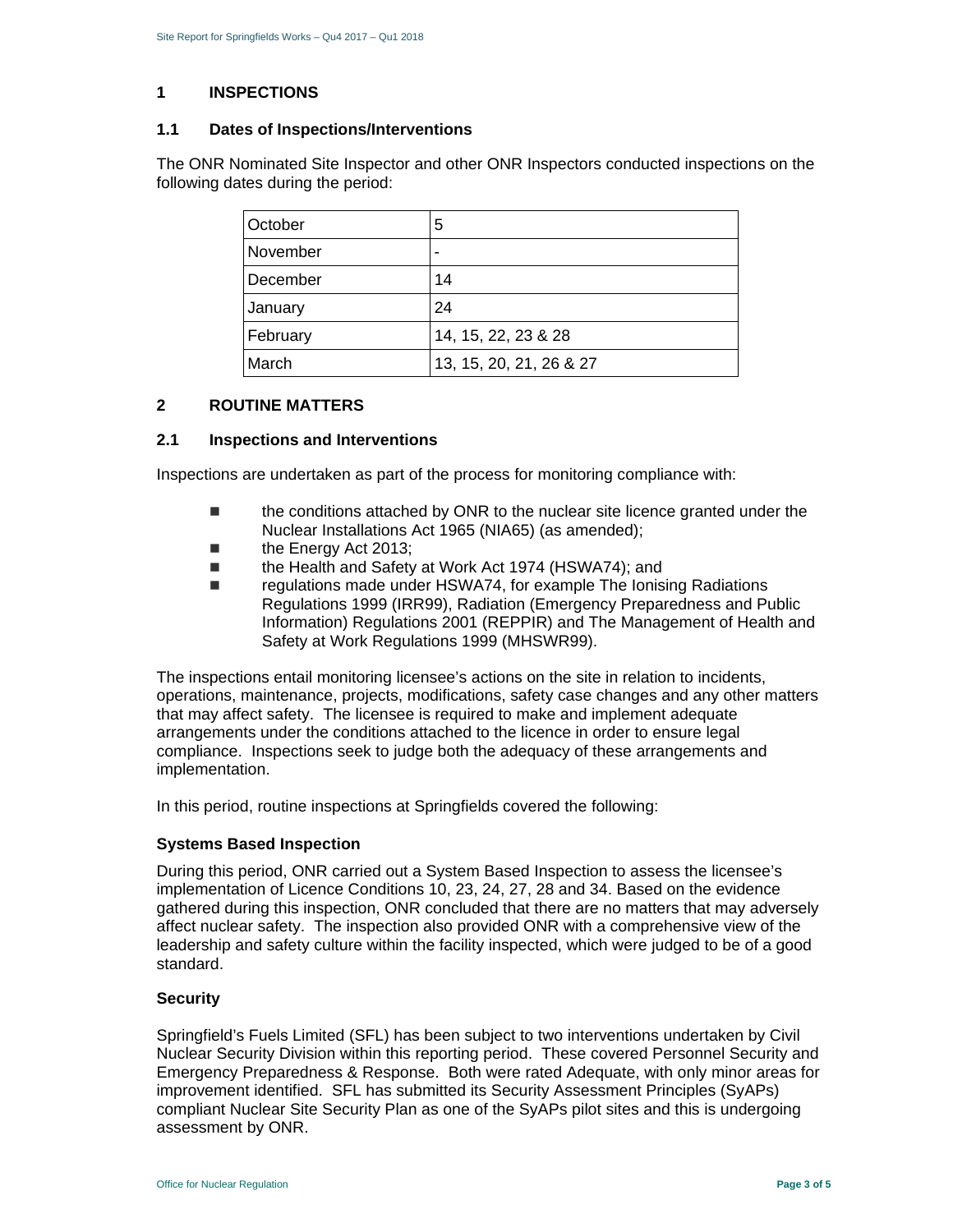#### **Emergency Preparedness**

During this period there has been one Emergency Preparedness Consultative Committee (EPCC) meeting and planning is ongoing for the next Level 2 off-site nuclear emergency exercise, codenamed 'Heron'.

#### **Conventional Health and Safety**

ONR conducted a follow up asbestos management inspection which was deemed to be satisfactory overall.

#### **Safeguards**

There have been 10 inspections undertaken by the European Commission during the period Oct 17 - March 18, including the annual Physical Inventory Verification (PIV) inspection. At the PIV inspection Euratom raised some concerns about the quality of the internal Physical Inventory Taking (PIT), carried out within one facility, prior to their independent verification. Euratom requested an investigation and corrective action plan designed to prevent recurrence of the issues identified. The European Commission Inspectorate has since confirmed that they are fully satisfied with the implementation of the agreed corrective actions.

ONR have received formal notification from the European Commission that 5 of the other inspections undertaken during this period did not give rise to any particular comment. ONR is awaiting notification of the outcome from the remaining 4 inspections, but do not anticipate any issues arising.

#### **2.2 Other work**

ONR has been kept informed by the licensee of any potential effects of the Westinghouse filing for Chapter 11 administration in the USA, this includes timescales associated with change of ownership, as well as the voluntary redundancy programme. ONR has no significant concerns related to these matters.

## **3 NON-ROUTINE MATTERS**

Licensees are required to have arrangements to respond to non-routine matters and events. ONR inspectors judge the adequacy of the licensee's response, including actions taken to implement any necessary improvements. The licensee informed ONR of some minor incidents during this reporting period, all of which were promptly addressed by the licensee and the actions taken were deemed satisfactory by ONR.

## **4 REGULATORY ACTIVITY**

ONR inspectors may issue formal documents to ensure compliance with regulatory requirements. Under nuclear site licence conditions, ONR issues regulatory documents, which either permit an activity or require some form of action to be taken; these are usually collectively termed 'Licence Instruments' (LIs), but can take other forms. In addition, inspectors may issue Enforcement Notices to secure improvements to safety.

No enforcement notices or LI's were issued in this period.